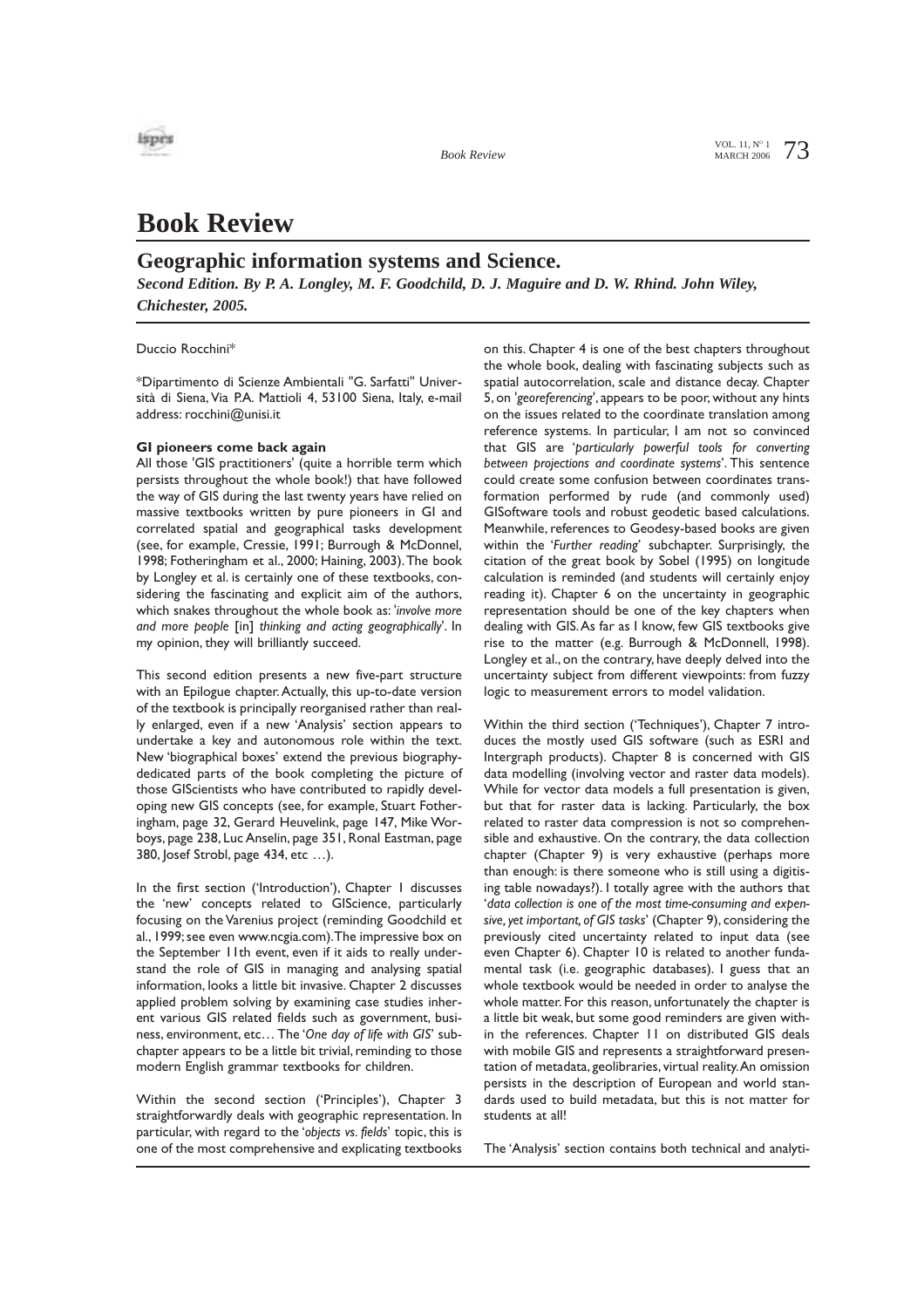

cal (i.e. quantitative-based) chapters.As an example Chapter 12 mainly deals with map composition and symbolisation which are in my opinion far from an 'analysis' framework (i.e. they should have been maintained within the 'Technique' section, as in the first edition of the book). On the contrary, Chapter 13 on geovisualisation and user interaction has been enriched with respect to the first edition, extending even on VRML, LIDAR data and DSM production. Query, measurement and transformation of geographic data are presented in Chapter 14. Even if SQLbased queries are only superficially mentioned, the part on measurement (distance among objects, shape of objects, field slope and aspect) and data transformation (buffering, point in polygon, polygon overlay) is properly treated. Spatial interpolation is only generally presented, but in a very clear and straightforward manner. Chapter 15 introduces very difficult arguments (i.e. descriptive stats summaries and statistical inference) in a fascinating way. An amazing presentation of spatial models is given in Chapter 16, giving particular attention to provide a solid base of the main modelling concepts. In my opinion, the last three chapters of the section represent a good reason for buying this book.

The 'Management and Policy' section deals with the GIS potentials on business. Chapter 17 on managing GIS investigates how to '*obtain and run a GIS*' in four principal stages, starting from the analysis of requirements and ending with the implementation of a GIS. Chapter 18 is based on knowledge economy, focusing on business drivers and user needs, passing from the importance of new technologies and their relation with GI. Law (i.e. copyright tasks) and its impact on GIS assets are discussed in the

Chapter 19. Chapter 20 is dedicated to GIS partnerships and focuses on pitfalls of collaboration at local and global levels.

The Epilog chapter presents a sharp vision about the importance of GIS, by providing straightforward thoughts about the challenges that GIS will overwhelm in the near future.This '*excursion*' is then concluded by a final catchy thought: '*the future of GIS lies in the hands of GIS*', i.e. the '*Geographic Information Students*', who are claimed to be the future GIS developers, analysts, researchers, managers and hopefully to replace those brilliant minds of the '*biographical boxes*' in the future editions of this powerful textbook.

#### **References**

- Burrough, P.A., McDonnell, R.A., 1998. Principles of Geographic Information Systems. Oxford University Press, Oxford (GB).
- Cressie, N.A., 1991. Statistics for spatial data. Wiley Series in Probability and Mathematical Statistics. John Wiley, New York.
- Fotheringham,A.S., Brunsdon,C., Charlton,M., 2000. Quantitative Geography: perspectives on spatial data analysis. SAGE, London,Thousand Oaks, New Delhi.
- Goodchild,M.F., Egenhofer,M.J., Kemp,K.K., Mark,D.M., Sheppard,E.S., 1999. Introduction to the Varenius project. International Journal of Geographical Information Science 13, 731-745.
- Haining, R., 2003. Spatial data analysis: theory and practice. Cambridge University Press, Cambridge.
- Sobel, D., 1995. Longitude: the true story of a lone genius who solved the greatest scientific problem of his time.Walker, New York.

## **Call for Book Reviewers**

The ISPRS Hightlights is a widely distributed journal among ISPRS members including professionals of surveying, photogrammetry and geospatial information sciences worldwide. From time and time, the Hightlights publishes reviews on the newly published books, which will provide the most up-to-date information and comments about publications in the discipline.

Your contribution to the Hightlights is now sought to review titles listed below. The interested reviewer can directly contact Prof Qiming Zhou (qiming@hkbu.edu.hk) to express his/her interest on reviewing a book on the list, with brief background information about himself/herself (name, position, organisation, research interest, etc.) and contact information (telephone number, e-mail address and postal address). If selected, the book will be posted directly to the reviewer and the reviewer will be expected to send me the review (about 2 pages, or 1000 English words) in one month time from the reception of the book. All review need to be presented in English. After review, the reviewer may keep the title as the complimentary copy. Your support and contribution is greatly appreciated.

Prof Qiming Zhou *ISPRS Book Review Editor*

#### **The List of Books to Be Reviewed December 2005**

(Please note titles with "\*" have been, or are being reviewed and are not available for new review; title with "+" are new titles)

Atkinson, P.M., Foody, G.M., Darby, S.E.,Wu, F. (eds.), 2005, *GeoDynamics*, CRC Press.